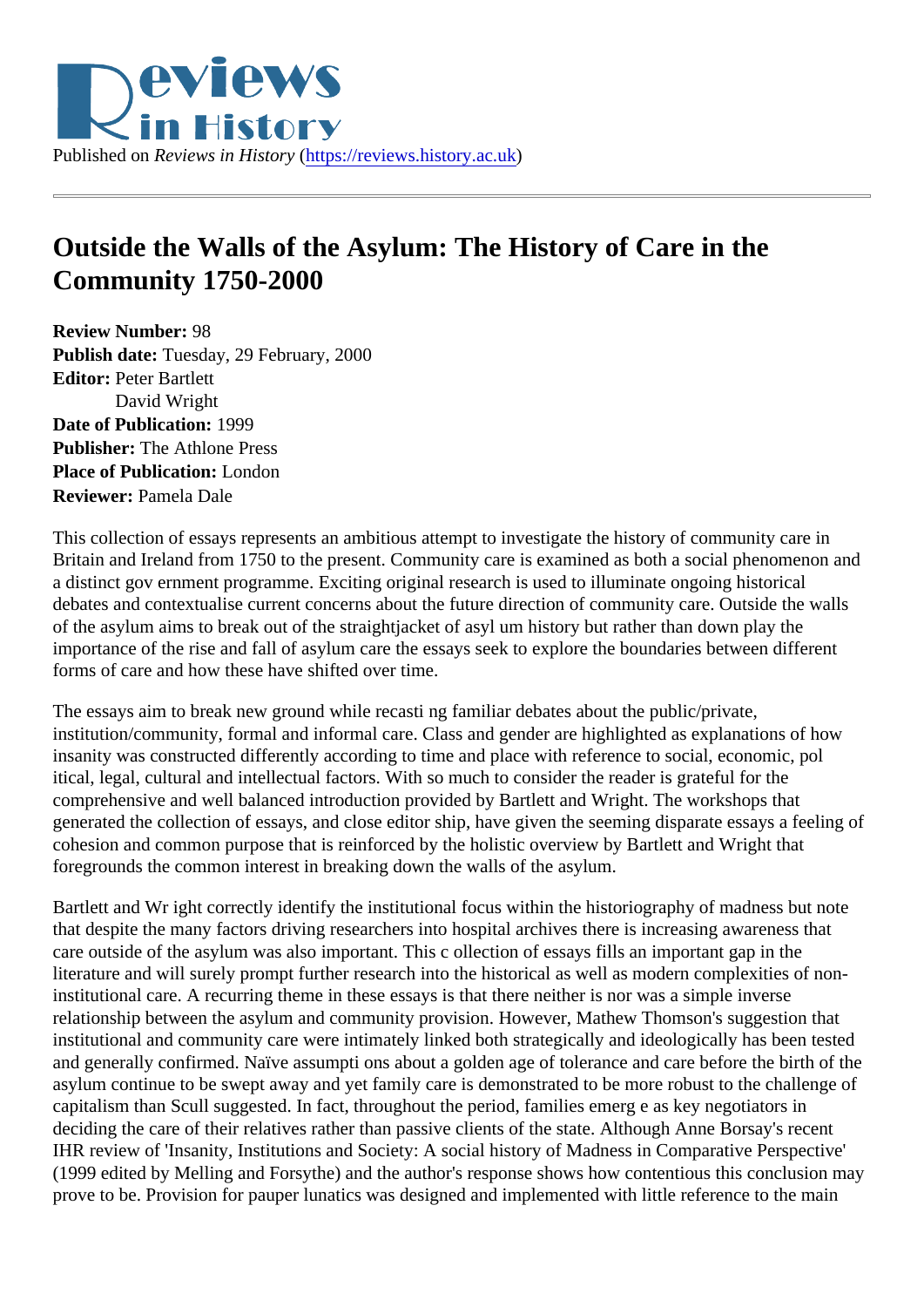clients of the service but welfare service it was, opening possibilities for bargaining resistance and collusion between families and the groups providing and financing care.

Walsh and Melling et al outline circumstances in which the family might be empowered. They highlight a situation where peculiar loc al circumstances, related to the attitude of authority figures and financial considerations, may have enabled the family to retain considerable power in the decision making proients and communities in their planning and delivery. This is a different type of state crisis to the one outlined by Scull but issues of legitimacy and locality are crucial to understanding the relationships between institutional and community care, the statutory and the voluntary, the public and the private. The volatility of soci al and political life in Northern Ireland dramatises the ethnic, religious, class and gender tensions and alliances that clearly lay behind the development of both asylums and community alternatives at different times.

Sarah Payne and Jim Campbell examine the tensions inherent in community care as it was delivered in the 1970s, 1980s and 1990s. This was a period when community care was central to mental health policy and the numbers of inpatient beds declined dramatically. Although debate original ly centred on the best way to deliver community care there is now concern about resource allocation, risk management and the failure to fully unite public support behind the initiative.

Whilst both Payne and Campbell highlight apparent benefits for service users concerns about the neglect of the most vulnerable, who pose some kind of danger to themselves and to others persist. Women as carers reemerge as a feminist concern but in reality the younger mentally ill often have to function as their own carers with little community involvement and the obvious risks of homelessness. Control has re-emerged in policy debates with young men being seen as a particularly dangerous group. Forensic psychiatric teams operating at interface between the criminal j ustice and mental health systems have assumed importance in meeting the needs of the vulnerable and setting the limits to community care.

The tag 'dangerous' has historically been applied to madmen and the special management problems they have pres ented at different times is discussed in some detail by Oonagh Walsh and Melling et al. The small minority of cases attracting the label dangerous have historically been amongst the most difficult to place since their care and control is often contentious . All the essays dealing with this subject highlight a merrygo-round of placements in workhouses, prisons and asylums with no consensus on the most appropriate institution being achieved and community care being vulnerable to family and community fears. This is the type of penal-welfare system outlined by Garland and its ongoing institutional focus seems re-enforced by recent plans to develop more medium secure units across Britain. The institutional focus of care for this most vulnerable group seems to stem from the failure of community support, from families, professional and the wider public.

While Sarah Payne is rightly critical of sensational media coverage that she blames for a backlash against the idea of community care, it is also true tha t the press can mobilise public support in favour of improved civil liberties and better care. Suzuki uses ideas of mob justice, so important in the work of EP Thompson, to show how in the nineteenth century crowds would gather to frustrate cases of wrong ful confinement. However he notes that the readiness for outsiders to intervene varies according to time and place. It is certainly no longer the case that crowds gather but public opinion is still a powerful determinant of the treatment of the mentally d isordered and the resources available for their care. However, the importance of economic factors and the professional attitudes of doctors and officials in shaping a popular consensus must not be forgotten.

Walsh and Melling et al suggest that eve n within the nineteenth century penal-welfare system there were negotiations of power between the authorities and patients and families. Tensions between local and central authorities, asylum superintendents and poor law officials provided scope for famil ies to impose some of their own demands. Bucknill, at the Devon Asylum, did not welcome the admission of criminal lunatics despite the professional prestige attached to criminal work. The County Magistrates also resisted the admission of these cases. The costs of maintenance, the care/ control problems and the need to secure Home